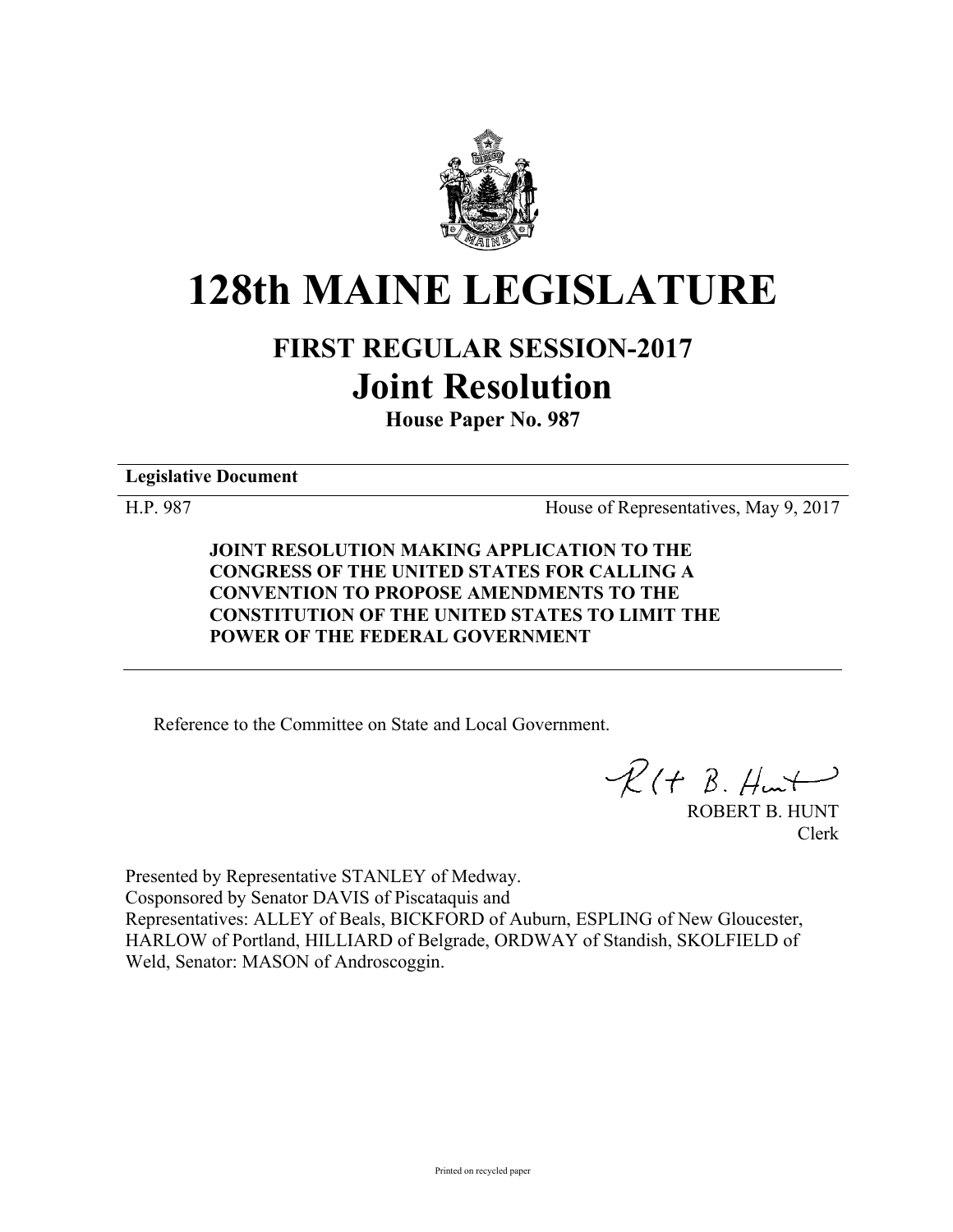### **STATE OF MAINE \_\_\_\_\_**

#### **IN THE YEAR OF OUR LORD TWO THOUSAND AND SEVENTEEN**

**\_\_\_\_\_**

#### **JOINT RESOLUTION MAKING APPLICATION TO THE CONGRESS OF THE UNITED STATES FOR CALLING A CONVENTION TO PROPOSE AMENDMENTS TO THE CONSTITUTION OF THE UNITED STATES TO LIMIT THE POWER OF THE FEDERAL GOVERNMENT**

**WHEREAS,** executive orders by the President of the United States have become a vehicle through which the President may overstep the limits of the President's constitutional authority; and

**WHEREAS,** the concentration of power at the federal level has had the effect of making federal officials less responsive to the will of the people and more readily influenced by lobbyists, wealthy corporations and special interests in Washington, D.C.; and

**WHEREAS,** much of federal law is now made by federal bureaucrats who were never chosen by the people and have no accountability to the people whatsoever; and

**WHEREAS,** policy decisions made at the state level tend to be more responsive to the needs and desires of the people; and

**WHEREAS,** the Federal Government has created a crushing national debt through improper and imprudent spending; and

**WHEREAS,** the Federal Government has invaded the legitimate roles of the states through the manipulative process of federal mandates, many of which are unfunded to a great extent; and

**WHEREAS,** the states have the ability to restore the responsiveness of government to the people and to restrain abuses of federal power by proposing amendments to the United States Constitution through a limited convention of the states under Article V; and

**WHEREAS,** under the United States Constitution, Article V, the Congress of the United States, whenever two-thirds of both Houses shall deem it necessary, shall propose amendments to the United States Constitution, or, on the application of the legislatures of two-thirds of the several states, shall call a convention for proposing amendments that, in either case, shall be valid to all intents and purposes, as part of the United States Constitution, when ratified by the legislatures of three-fourths of the several states, or by conventions in three-fourths thereof, as the one or the other mode of ratification may be proposed by the Congress; now, therefore, be it

**RESOLVED:** That the Legislature of Maine hereby applies to the Congress of the United States, under the provisions of Article V of the United States Constitution, for the calling of a convention of the states limited to proposing amendments to the United States Constitution that impose fiscal restraints on the Federal Government, limit the power and jurisdiction of the Federal Government and limit the terms of office for its officials and for members of Congress; and be it further